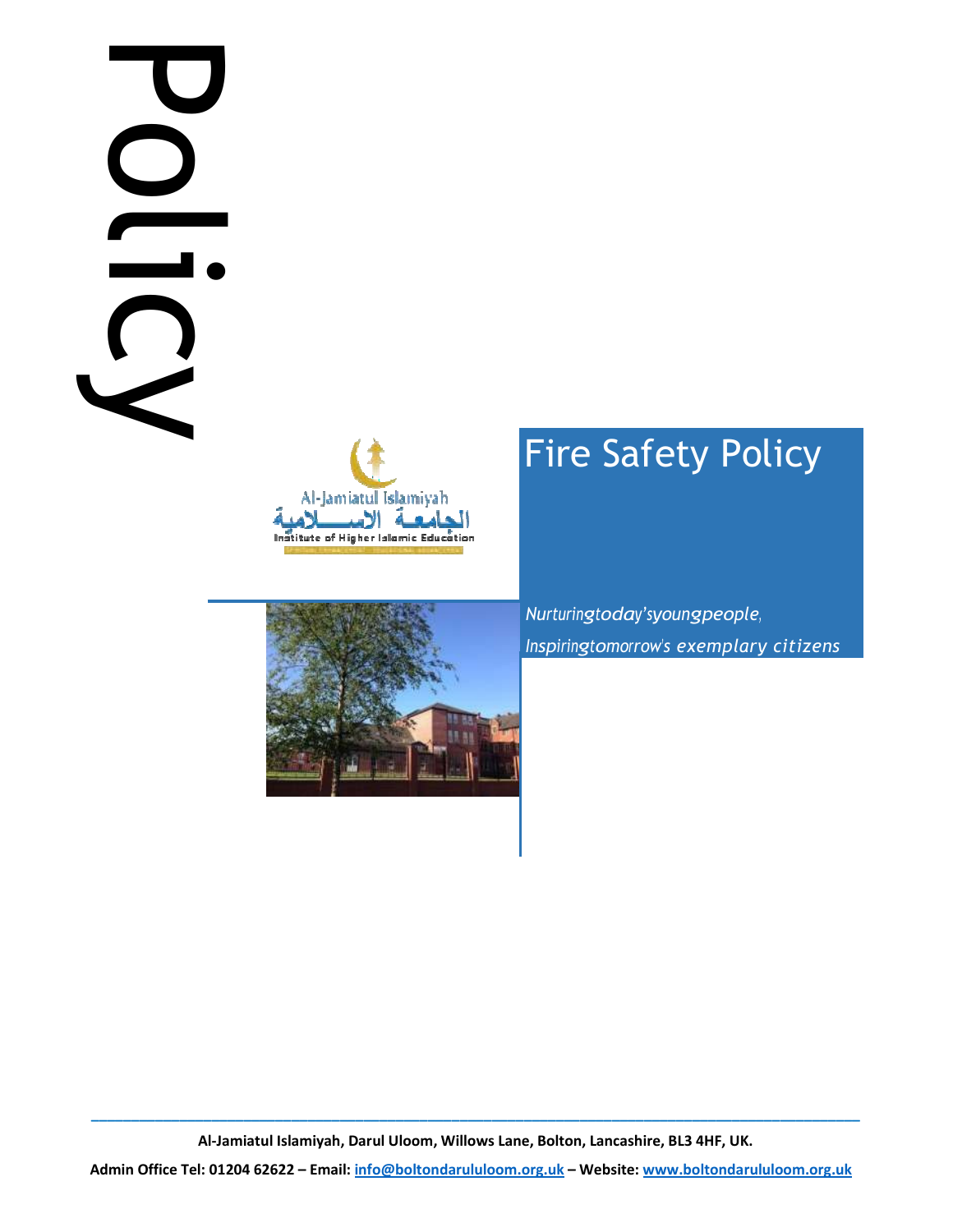# Document Control

| <b>Date of Last Review</b> | <b>April 2022</b>              |  |  |
|----------------------------|--------------------------------|--|--|
| <b>Reviewed By</b>         | <b>Trust Board</b>             |  |  |
| <b>Approved by</b>         | <b>Chair of Trustees'</b>      |  |  |
| <b>Review Period</b>       | 1 Year or as and when required |  |  |
| <b>Version</b>             | $\overline{\mathbf{2}}$        |  |  |
| <b>Date of Next Review</b> | <b>April 2023</b>              |  |  |

\_\_\_\_\_\_\_\_\_\_\_\_\_\_\_\_\_\_\_\_\_\_\_\_\_\_\_\_\_\_\_\_\_\_\_\_\_\_\_\_\_\_\_\_\_\_\_\_\_\_\_\_\_\_\_\_\_\_\_\_\_\_\_\_\_\_\_\_\_\_\_\_\_\_\_\_\_\_\_\_\_\_\_\_\_\_\_\_\_\_\_\_\_\_\_\_\_\_\_\_\_\_\_\_\_\_\_\_\_\_\_\_\_\_\_\_\_\_\_\_\_\_\_\_\_\_\_\_\_\_\_\_\_\_\_\_\_\_\_\_\_\_\_\_\_\_\_\_\_\_\_\_\_\_\_\_\_\_\_\_\_\_\_\_\_\_\_\_\_\_\_\_\_\_\_\_\_\_\_\_\_\_\_\_\_\_\_\_\_\_\_\_\_\_\_\_\_\_\_\_\_\_\_\_\_\_\_\_\_\_\_\_\_\_\_\_\_\_\_\_\_\_\_\_\_\_\_\_\_\_\_\_\_\_\_\_\_\_\_\_\_\_\_\_\_\_\_\_\_\_\_\_\_\_\_\_\_\_\_\_\_\_\_\_\_\_\_\_\_\_\_\_\_\_\_\_\_\_\_\_\_\_\_\_\_\_\_\_\_\_\_\_\_\_\_\_\_\_\_\_\_\_\_\_\_\_\_\_\_\_\_\_\_\_\_\_\_\_\_\_\_\_\_\_\_\_\_\_\_\_\_\_\_\_\_\_\_\_\_\_\_\_\_\_\_\_\_\_\_\_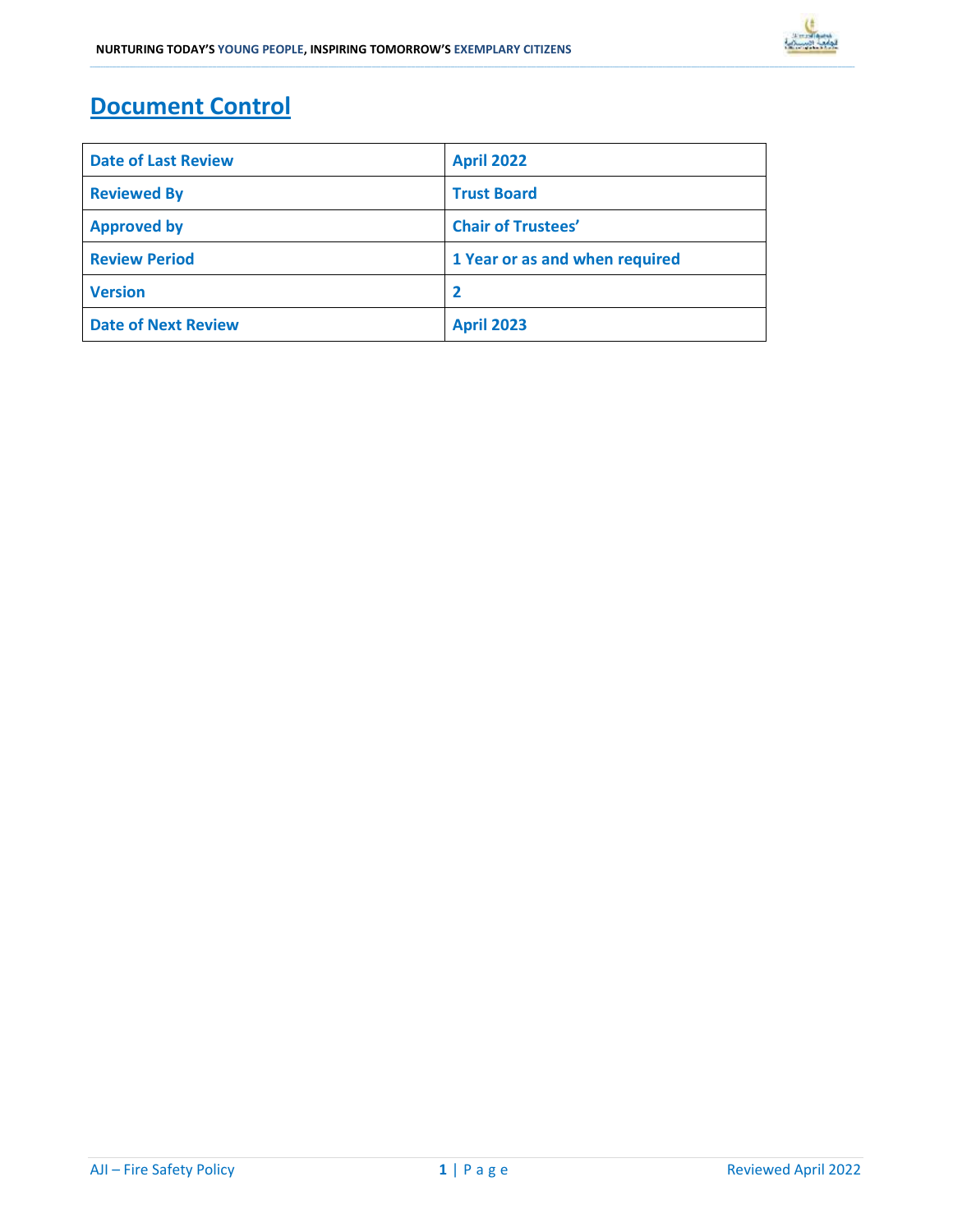# **Contents**

| <b>SECTION 1</b>  | <b>POLICY STATEMENT</b>                                  | <b>PAGE 3</b> |
|-------------------|----------------------------------------------------------|---------------|
| <b>SECTION 2</b>  | <b>RESPONSIBILITY</b>                                    | <b>PAGE 3</b> |
| <b>SECTION 3</b>  | <b>FIRE CHECKS AND RECORDS</b>                           | <b>PAGE 4</b> |
| <b>SECTION 4</b>  | <b>FIRE SAFETY INDUCTION FOR NEW STAFF</b>               | <b>PAGE 4</b> |
| <b>SECTION 5</b>  | <b>FIRE PROCEDURE FOR STAFF</b>                          | <b>PAGE 4</b> |
| <b>SECTION 6</b>  | <b>EVACUATION PROCEDURE</b>                              | <b>PAGE 5</b> |
| <b>SECTION 7</b>  | <b>CLASSIFICATION OF FIRE AND TYPES OF EXTINGUISHERS</b> | <b>PAGE 6</b> |
| <b>APPENDIX 1</b> | <b>FIRE ACTION - INFORMATION FOR PUPILS</b>              | <b>PAGE 7</b> |

\_\_\_\_\_\_\_\_\_\_\_\_\_\_\_\_\_\_\_\_\_\_\_\_\_\_\_\_\_\_\_\_\_\_\_\_\_\_\_\_\_\_\_\_\_\_\_\_\_\_\_\_\_\_\_\_\_\_\_\_\_\_\_\_\_\_\_\_\_\_\_\_\_\_\_\_\_\_\_\_\_\_\_\_\_\_\_\_\_\_\_\_\_\_\_\_\_\_\_\_\_\_\_\_\_\_\_\_\_\_\_\_\_\_\_\_\_\_\_\_\_\_\_\_\_\_\_\_\_\_\_\_\_\_\_\_\_\_\_\_\_\_\_\_\_\_\_\_\_\_\_\_\_\_\_\_\_\_\_\_\_\_\_\_\_\_\_\_\_\_\_\_\_\_\_\_\_\_\_\_\_\_\_\_\_\_\_\_\_\_\_\_\_\_\_\_\_\_\_\_\_\_\_\_\_\_\_\_\_\_\_\_\_\_\_\_\_\_\_\_\_\_\_\_\_\_\_\_\_\_\_\_\_\_\_\_\_\_\_\_\_\_\_\_\_\_\_\_\_\_\_\_\_\_\_\_\_\_\_\_\_\_\_\_\_\_\_\_\_\_\_\_\_\_\_\_\_\_\_\_\_\_\_\_\_\_\_\_\_\_\_\_\_\_\_\_\_\_\_\_\_\_\_\_\_\_\_\_\_\_\_\_\_\_\_\_\_\_\_\_\_\_\_\_\_\_\_\_\_\_\_\_\_\_\_\_\_\_\_\_\_\_\_\_\_\_\_\_\_\_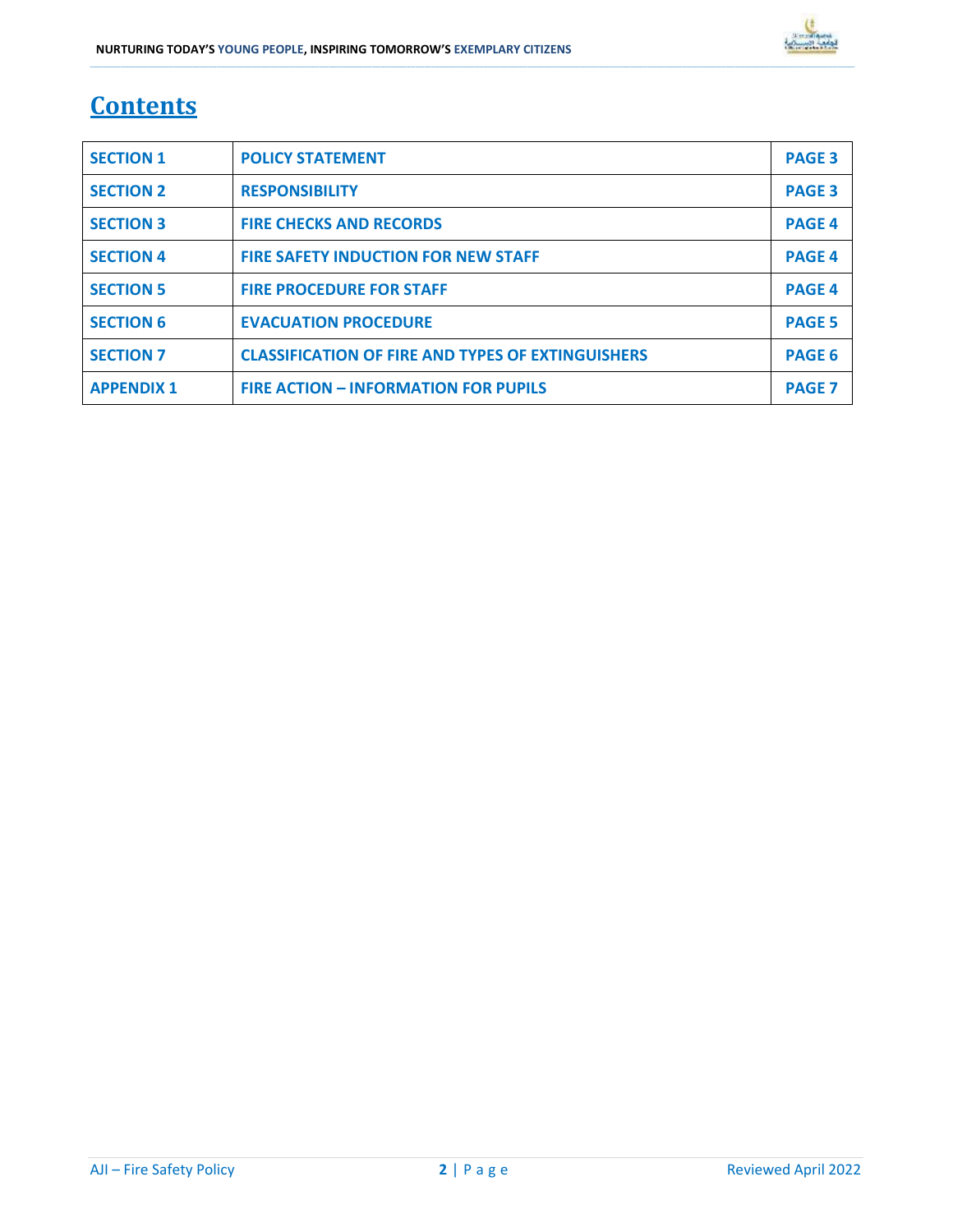

### SECTION 1 – POLICY STATEMENT

\_\_\_\_\_\_\_\_\_\_\_\_\_\_\_\_\_\_\_\_\_\_\_\_\_\_\_\_\_\_\_\_\_\_\_\_\_\_\_\_\_\_\_\_\_\_\_\_\_\_\_\_\_\_\_\_\_\_\_\_\_\_\_\_\_\_\_\_\_\_\_\_\_\_\_\_\_\_\_\_\_\_\_\_\_\_\_\_\_\_\_\_\_\_\_\_\_\_\_\_\_\_\_\_\_\_\_\_\_\_\_\_\_\_\_\_\_\_\_\_\_\_\_\_\_\_\_\_\_\_\_\_\_\_\_\_\_\_\_\_\_\_\_\_\_\_\_\_\_\_\_\_\_\_\_\_\_\_\_\_\_\_\_\_\_\_\_\_\_\_\_\_\_\_\_\_\_\_\_\_\_\_\_\_\_\_\_\_\_\_\_\_\_\_\_\_\_\_\_\_\_\_\_\_\_\_\_\_\_\_\_\_\_\_\_\_\_\_\_\_\_\_\_\_\_\_\_\_\_\_\_\_\_\_\_\_\_\_\_\_\_\_\_\_\_\_\_\_\_\_\_\_\_\_\_\_\_\_\_\_\_\_\_\_\_\_\_\_\_\_\_\_\_\_\_\_\_\_\_\_\_\_\_\_\_\_\_\_\_\_\_\_\_\_\_\_\_\_\_\_\_\_\_\_\_\_\_\_\_\_\_\_\_\_\_\_\_\_\_\_\_\_\_\_\_\_\_\_\_\_\_\_\_\_\_\_\_\_\_\_\_\_\_\_\_\_\_\_\_\_

Everybody working and studying at AJI should be confident that their safety and general well-being are in the best interests of the school.

The purpose of this policy is to ensure that every possible measure is taken to create and maintain fire safety for everybody that enters school premises, and to:

- Establish and maintain a safe and healthy environment throughout the school.
- Establish and maintain safe working procedures amongst staff and pupils.
- Formulate effective emergency procedures in case of fire and for evacuating the school premises.
- Inform members of staff of the procedures in place to maintain fire safety, and the procedures they should follow in case of an emergency.

### SECTION 2 – RESPONSIBILITY

The overall responsibility for fire safety lies with the appointed Fire Officer(s), although a number of people may have some responsibilities, i.e. any person who has some level of authority/control must take reasonable steps to reduce risk from fire and make sure people can safely escape if there is a fire.

### With assistance from the management team, the Fire Officer(s) must:

- Manage any general fire procedures on our premises and make sure that all fire precautions and maintenance routines are kept.
- Create and implement procedures to deal with possible fire emergencies, including an emergency evacuation procedure.
- Ensure that everyone on premises, or nearby, can escape safely if there is a fire, including employees, pupils, visitors and members of the public.
- Arrange regular evacuation drills (at least once a term) to familiarise staff and pupils with the evacuation procedure, and record the results.
- Carry out regular fire risk assessments identifying any possible dangers and risks, considering who may be especially at risk, and record findings.
- Eliminate or reduce the risk from fire as far as is reasonably possible, and provide general fire precautions to deal with remaining risks.
- Carry our fire safety inductions for new staff, covering the school's fire safety policies, procedures, and any relevant safety guidelines.
- Arrange fire safety courses and refreshers for all staff.
- Maintain a record of any incidents and review findings when necessary.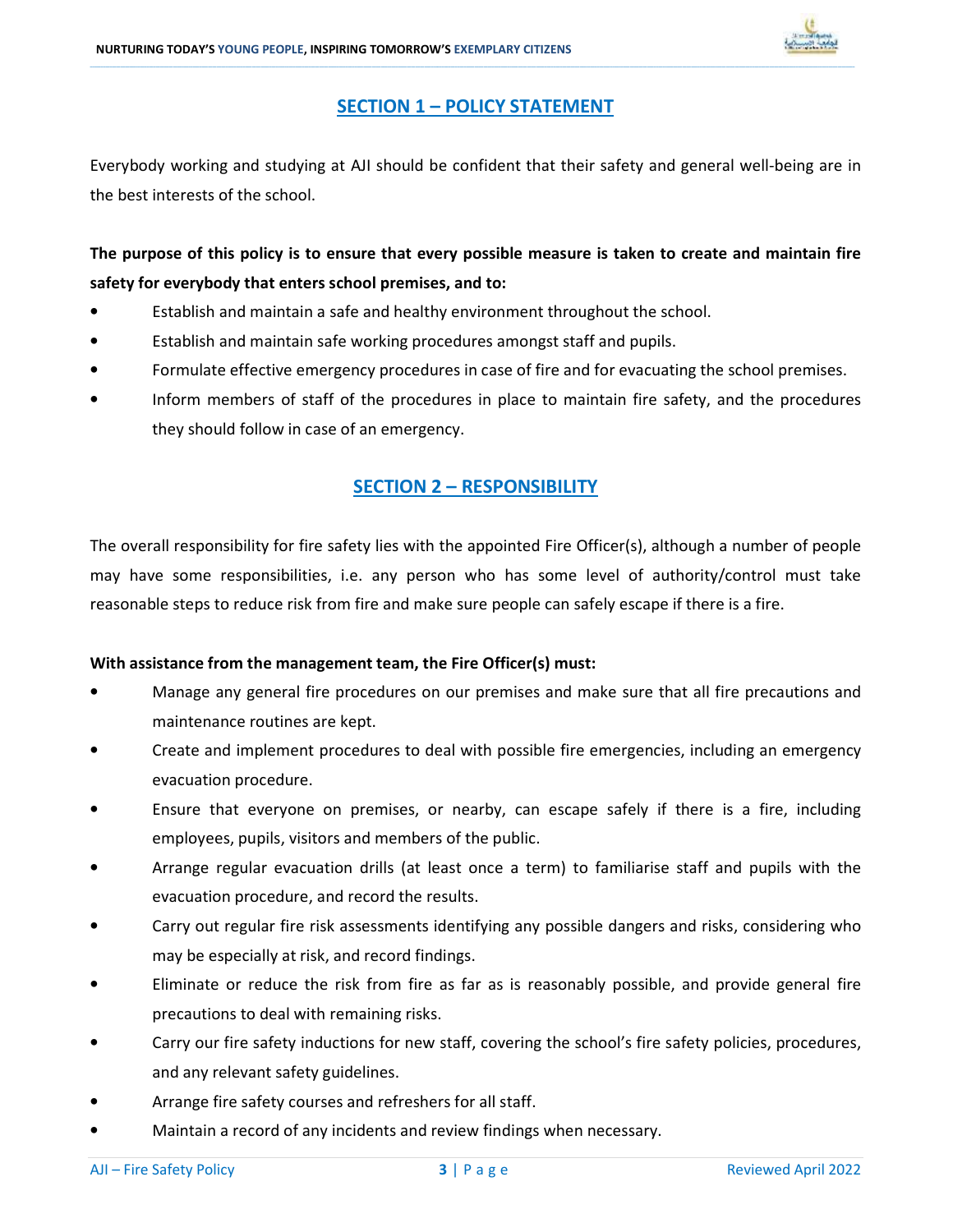

### SECTION 3 – FIRE CHECKS AND RECORDS

\_\_\_\_\_\_\_\_\_\_\_\_\_\_\_\_\_\_\_\_\_\_\_\_\_\_\_\_\_\_\_\_\_\_\_\_\_\_\_\_\_\_\_\_\_\_\_\_\_\_\_\_\_\_\_\_\_\_\_\_\_\_\_\_\_\_\_\_\_\_\_\_\_\_\_\_\_\_\_\_\_\_\_\_\_\_\_\_\_\_\_\_\_\_\_\_\_\_\_\_\_\_\_\_\_\_\_\_\_\_\_\_\_\_\_\_\_\_\_\_\_\_\_\_\_\_\_\_\_\_\_\_\_\_\_\_\_\_\_\_\_\_\_\_\_\_\_\_\_\_\_\_\_\_\_\_\_\_\_\_\_\_\_\_\_\_\_\_\_\_\_\_\_\_\_\_\_\_\_\_\_\_\_\_\_\_\_\_\_\_\_\_\_\_\_\_\_\_\_\_\_\_\_\_\_\_\_\_\_\_\_\_\_\_\_\_\_\_\_\_\_\_\_\_\_\_\_\_\_\_\_\_\_\_\_\_\_\_\_\_\_\_\_\_\_\_\_\_\_\_\_\_\_\_\_\_\_\_\_\_\_\_\_\_\_\_\_\_\_\_\_\_\_\_\_\_\_\_\_\_\_\_\_\_\_\_\_\_\_\_\_\_\_\_\_\_\_\_\_\_\_\_\_\_\_\_\_\_\_\_\_\_\_\_\_\_\_\_\_\_\_\_\_\_\_\_\_\_\_\_\_\_\_\_\_\_\_\_\_\_\_\_\_\_\_\_\_\_\_\_

- 1 Daily checks fire control panels, means of escape routes. Records kept if defect found.
- 2 Weekly checks break glasses, fire doors, fire exits, smoke detectors, sounders. Records kept of every check.
- 3 Monthly checks emergency lighting, fire-fighting equipment (fire blankets, fire extinguishers, hose reels), fire safety signs, room doors. Records kept of every check.
- 4 Fire risk assessment carried out and reviewed annually. Findings recorded.
- 5 Evacuation drills for staff and pupils. Record kept.
- 6 Staff training by Fire Officer and external providers. Records kept.
- 7 Annual servicing of fire system certificate issued by qualified technician.

### SECTION 4 – FIRE SAFETY INDUCTION FOR NEW STAFF

### As part of our induction process, all new staff are provided a briefing on the following points:

- Conducted tour of place of work.
- Fire hazards specific to job or place of work.
- No Smoking policy.
- Fire warning system explained.
- Locations of break glass call points.
- Locations of firefighting equipment.
- Need for corridor, exits etc. to be kept clear.
- Fire doors and their importance.
- Keep Locked Shut signs.
- Action on discovering a fire.
- Action on hearing fire alarm.
- Evacuation routes.
- Fire assembly point(s).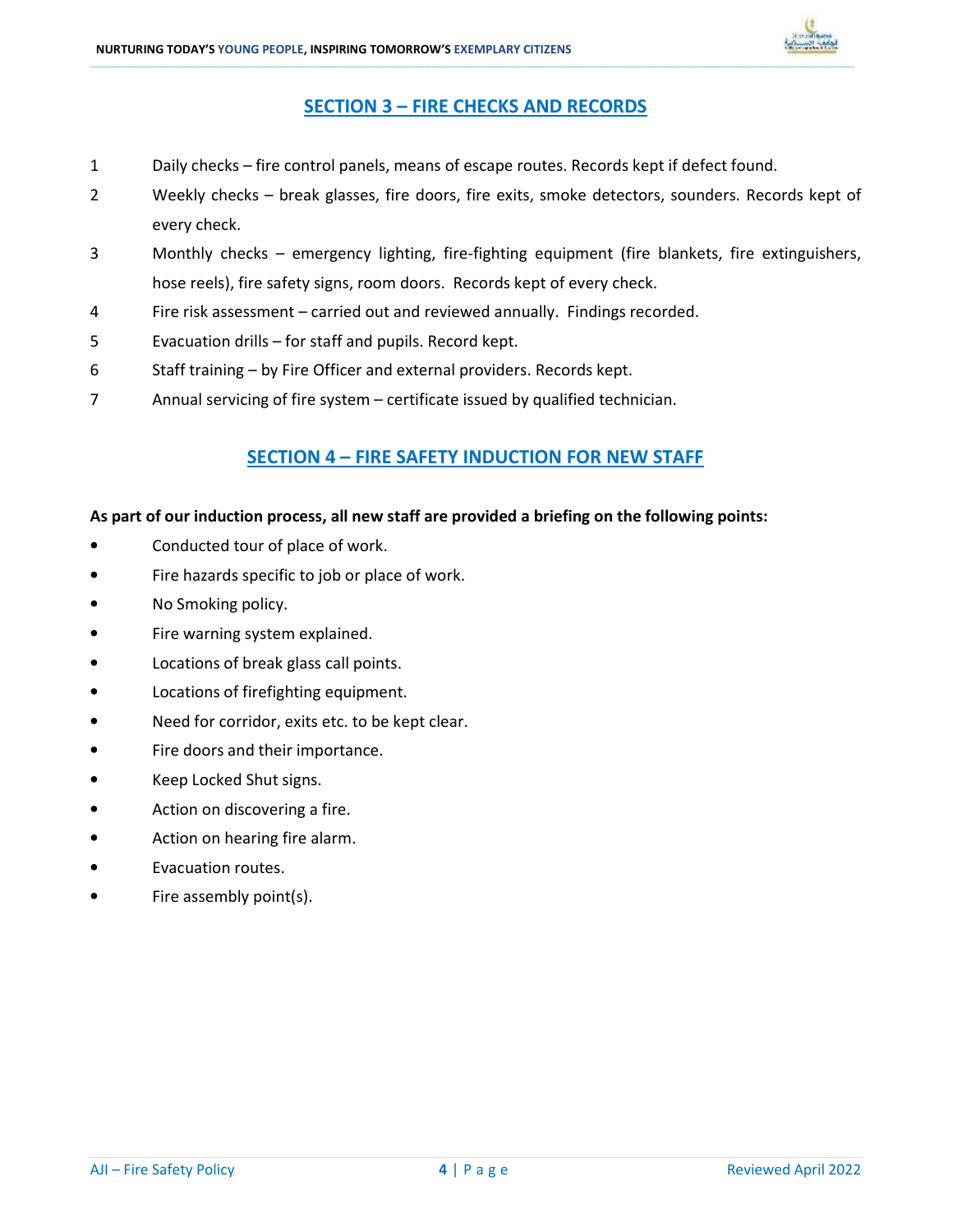

### SECTION 5 – FIRE PROCEDURE FOR STAFF

\_\_\_\_\_\_\_\_\_\_\_\_\_\_\_\_\_\_\_\_\_\_\_\_\_\_\_\_\_\_\_\_\_\_\_\_\_\_\_\_\_\_\_\_\_\_\_\_\_\_\_\_\_\_\_\_\_\_\_\_\_\_\_\_\_\_\_\_\_\_\_\_\_\_\_\_\_\_\_\_\_\_\_\_\_\_\_\_\_\_\_\_\_\_\_\_\_\_\_\_\_\_\_\_\_\_\_\_\_\_\_\_\_\_\_\_\_\_\_\_\_\_\_\_\_\_\_\_\_\_\_\_\_\_\_\_\_\_\_\_\_\_\_\_\_\_\_\_\_\_\_\_\_\_\_\_\_\_\_\_\_\_\_\_\_\_\_\_\_\_\_\_\_\_\_\_\_\_\_\_\_\_\_\_\_\_\_\_\_\_\_\_\_\_\_\_\_\_\_\_\_\_\_\_\_\_\_\_\_\_\_\_\_\_\_\_\_\_\_\_\_\_\_\_\_\_\_\_\_\_\_\_\_\_\_\_\_\_\_\_\_\_\_\_\_\_\_\_\_\_\_\_\_\_\_\_\_\_\_\_\_\_\_\_\_\_\_\_\_\_\_\_\_\_\_\_\_\_\_\_\_\_\_\_\_\_\_\_\_\_\_\_\_\_\_\_\_\_\_\_\_\_\_\_\_\_\_\_\_\_\_\_\_\_\_\_\_\_\_\_\_\_\_\_\_\_\_\_\_\_\_\_\_\_\_\_\_\_\_\_\_\_\_\_\_\_\_\_\_\_

- Any member of staff discovering any incident of fire should sound the alarm at any of the break glass alarm points (actuation points).
- If any member of staff feels confident about tackling the fire they should do so, otherwise they should leave the building closing all doors behind them.
- If you attempt to tackle the fire, ensure you stay between the fire and an escape route.
- Ensure you have the correct extinguisher for the fire.
- Stay low and move slowly towards the fire.
- Aim nozzle of extinguisher at base of fire.
- Ensure the fire is completely extinguished before you leave it.
- Office personnel are responsible for calling the fire service.

### SECTION 6 – EVACUATION PROCEDURE

- On hearing the alarm, all staff should stop work immediately, switch off any machinery where possible and safe to do so, and evacuate the building by the nearest emergency exit.
- All staff should ensure that they are familiar with the exit routes.
- Staff should direct students and visitors to the fire assembly point by the quickest route.
- All staff and students should report to the evacuation controller on arrival at the assembly point.
- All staff and students should leave in an orderly fashion closing all fire doors.
- Any member of staff who is not responsible for registration should assist in maintaining a calm and quiet atmosphere.
- **DO NOT** ...Put yourself or anyone else in any sort of danger.

…Run.

…Stop to collect belongings.

- …Re-enter the building until the fire service give the all clear.
- After the all-clear is given, form tutors will lead their form groups back into the building.

Assembly points for all students – Playing field next to car park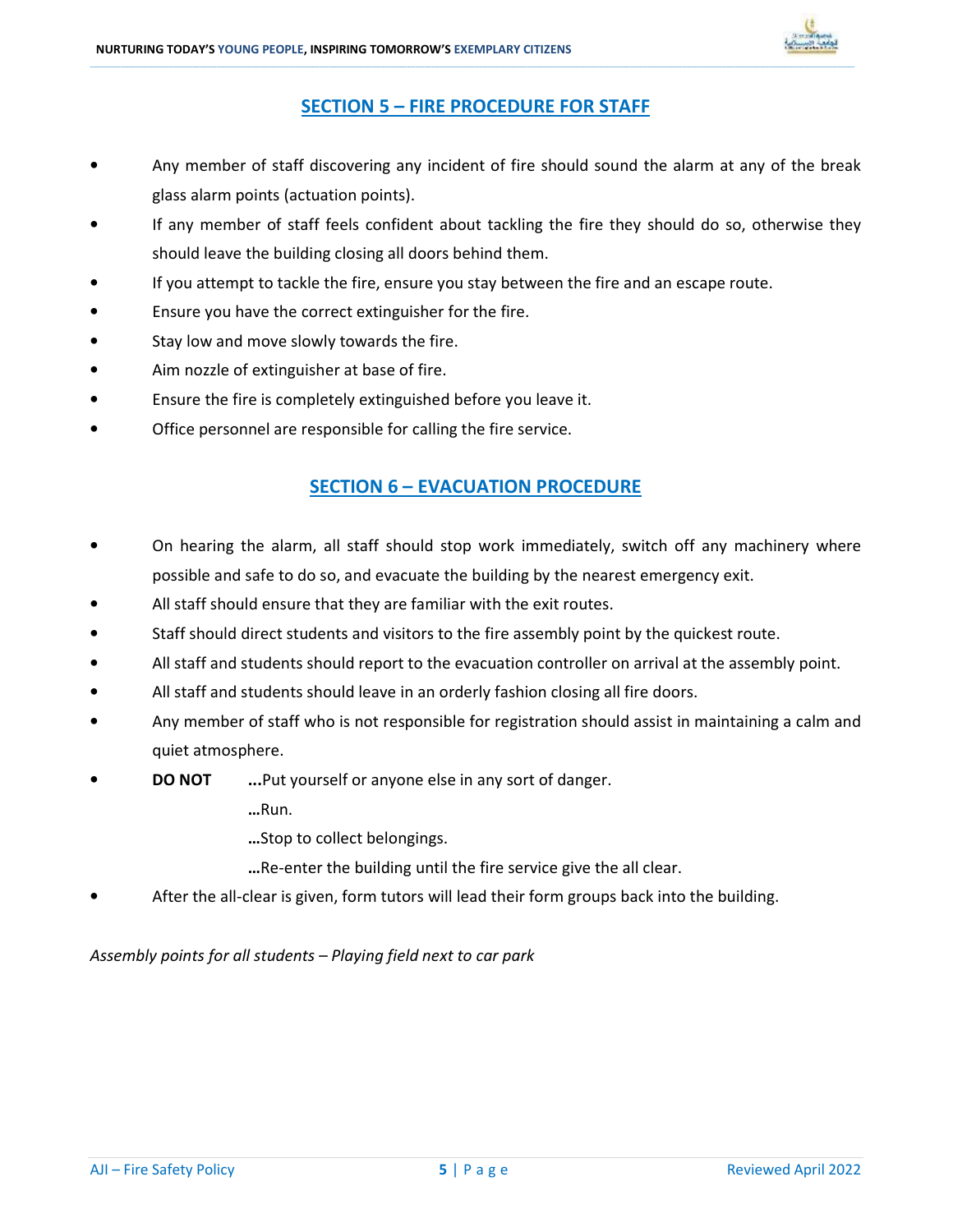### SECTION 7 – CLASSIFICATION OF FIRE AND TYPES OF EXTINGUISHERS

\_\_\_\_\_\_\_\_\_\_\_\_\_\_\_\_\_\_\_\_\_\_\_\_\_\_\_\_\_\_\_\_\_\_\_\_\_\_\_\_\_\_\_\_\_\_\_\_\_\_\_\_\_\_\_\_\_\_\_\_\_\_\_\_\_\_\_\_\_\_\_\_\_\_\_\_\_\_\_\_\_\_\_\_\_\_\_\_\_\_\_\_\_\_\_\_\_\_\_\_\_\_\_\_\_\_\_\_\_\_\_\_\_\_\_\_\_\_\_\_\_\_\_\_\_\_\_\_\_\_\_\_\_\_\_\_\_\_\_\_\_\_\_\_\_\_\_\_\_\_\_\_\_\_\_\_\_\_\_\_\_\_\_\_\_\_\_\_\_\_\_\_\_\_\_\_\_\_\_\_\_\_\_\_\_\_\_\_\_\_\_\_\_\_\_\_\_\_\_\_\_\_\_\_\_\_\_\_\_\_\_\_\_\_\_\_\_\_\_\_\_\_\_\_\_\_\_\_\_\_\_\_\_\_\_\_\_\_\_\_\_\_\_\_\_\_\_\_\_\_\_\_\_\_\_\_\_\_\_\_\_\_\_\_\_\_\_\_\_\_\_\_\_\_\_\_\_\_\_\_\_\_\_\_\_\_\_\_\_\_\_\_\_\_\_\_\_\_\_\_\_\_\_\_\_\_\_\_\_\_\_\_\_\_\_\_\_\_\_\_\_\_\_\_\_\_\_\_\_\_\_\_\_\_\_\_\_\_\_\_\_\_\_\_\_\_\_\_\_\_

There are 5 types of fire extinguishers that you may come across. The extinguisher used will depend on the class of the fire.

|                                                              | <b>FIRE TYPE</b>                                                                        |                                                                  |                                                |                                                                 |                                             |                                                |  |
|--------------------------------------------------------------|-----------------------------------------------------------------------------------------|------------------------------------------------------------------|------------------------------------------------|-----------------------------------------------------------------|---------------------------------------------|------------------------------------------------|--|
| <b>EXTINGUISHING</b><br><b>AGENT</b><br>(and colour<br>code) | Class A: Solids<br>e.g. wood,<br>paper, textiles,<br>cardboard<br>(anything<br>organic) | Class B:<br>Flammable<br>liquids e.g.<br>petrol, oils,<br>paints | Class C:<br>Flammable<br>gases e.g.<br>propane | Class D:<br>Metals e.g.<br>aluminium,<br>magnesium,<br>titanium | Class E:<br>Live<br>electrical<br>equipment | <b>Class F:</b><br>Cooking<br>oils and<br>fats |  |
| Water                                                        |                                                                                         | $\boldsymbol{\mathsf{x}}$                                        | X                                              | $\boldsymbol{\mathsf{x}}$                                       | X                                           | X                                              |  |
| Foam                                                         |                                                                                         |                                                                  | $\boldsymbol{\mathsf{x}}$                      | $\boldsymbol{\mathsf{x}}$                                       | ×                                           | $\boldsymbol{\mathsf{x}}$                      |  |
| CO <sub>2</sub>                                              | $\boldsymbol{\mathsf{x}}$                                                               |                                                                  | ×                                              | $\boldsymbol{\mathsf{x}}$                                       |                                             | $\boldsymbol{\mathsf{x}}$                      |  |
| Powder                                                       |                                                                                         |                                                                  |                                                | $\boldsymbol{\mathsf{x}}$                                       |                                             | $\boldsymbol{\mathsf{x}}$                      |  |
| <b>Wet Chemical</b>                                          |                                                                                         | ×                                                                | X                                              | $\boldsymbol{\mathsf{x}}$                                       | X                                           |                                                |  |
| <b>Metal Powder</b>                                          | X                                                                                       | $\boldsymbol{\mathsf{x}}$                                        | $\boldsymbol{\mathsf{x}}$                      |                                                                 | $\boldsymbol{\mathsf{x}}$                   | X                                              |  |

Hose Reel Equipment: Usually 30m long and taking into account the length of the water jet, it can provide approximately 36m coverage. Do not use on electrical equipment.